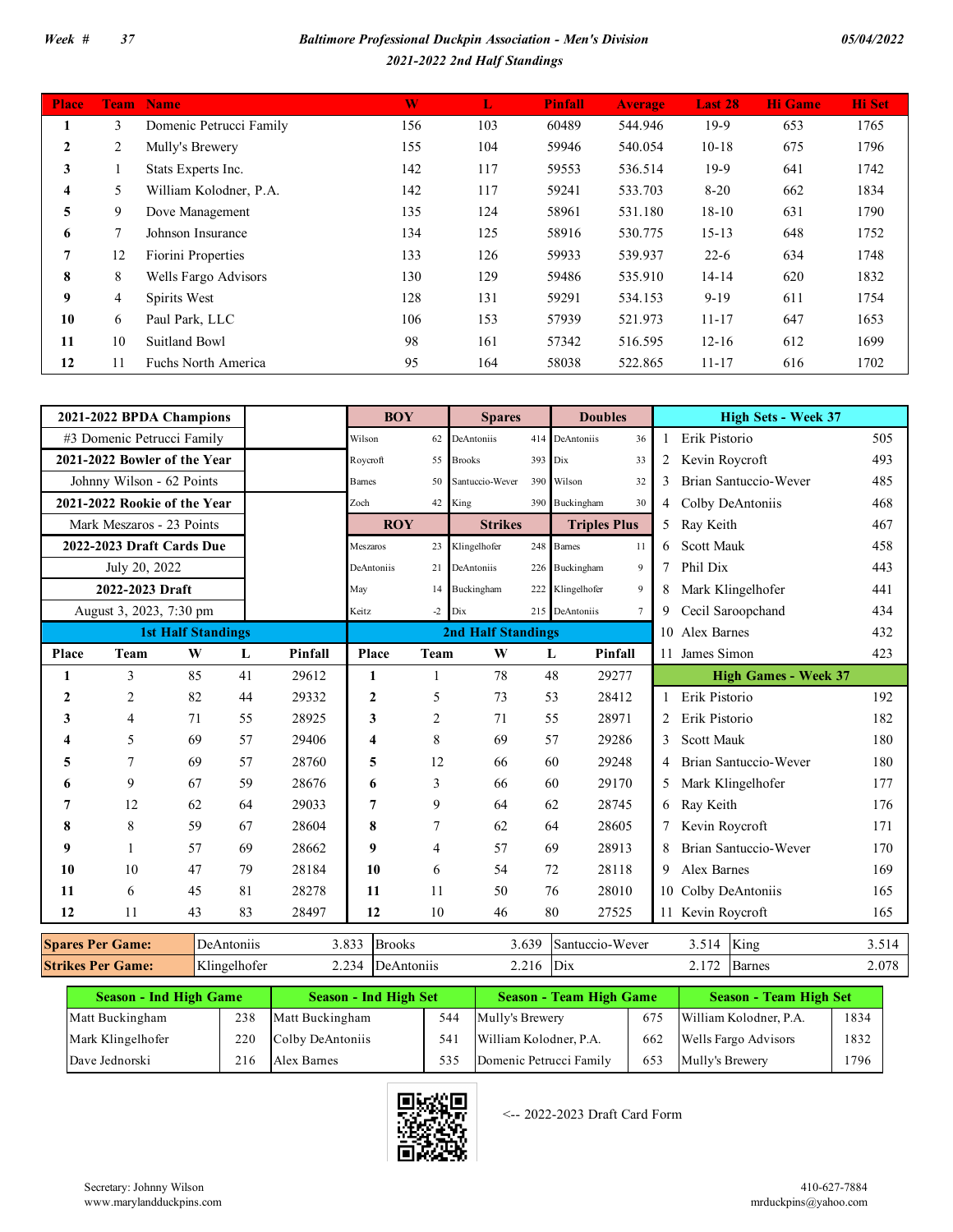## *Week # 37 Baltimore Professional Duckpin Association - Men's Division*

*2021-2022 Statistics*

| 148.588 | 14575                    | 147.222 | 13    | 347  | 215 | 33  |          | 200 | 510 | 145.369                                                                                                                                                                                                   | 108. | 15886 | 147.093 | 31.           | 414  | 209  |      | $\Omega$ | 194 | 491                                                                   |
|---------|--------------------------|---------|-------|------|-----|-----|----------|-----|-----|-----------------------------------------------------------------------------------------------------------------------------------------------------------------------------------------------------------|------|-------|---------|---------------|------|------|------|----------|-----|-----------------------------------------------------------------------|
| 134.509 | 14290                    | 128.739 | $-19$ | 312  | 162 | 19  |          | 173 | 459 | 133.785                                                                                                                                                                                                   |      | 9844  | 136.722 | 28.           | 223  | 127  |      |          | 192 | 505                                                                   |
| 129.230 | 10165                    | 135.533 | 37    | 236  | 133 |     |          | 191 | 463 | 132.323                                                                                                                                                                                                   | 108. | 14220 | 131.667 | 14            | 301  | -167 |      |          | 216 | 525                                                                   |
| 122.944 | 14202                    | 131.500 | 23    | 334  | 155 | 15  | $\Omega$ | 193 | 468 | 123.000                                                                                                                                                                                                   | 105  | 13462 | 128.210 | $\rightarrow$ | 287  | 149  | 16   | $\Omega$ | 193 | 454                                                                   |
| 538.167 | 59553                    | 536.514 |       | 1376 | 717 | -89 |          |     |     | 534.088                                                                                                                                                                                                   | 111  | 59946 | 540.054 |               | 1371 | 729  | -90- |          |     |                                                                       |
|         | -99<br>111<br>108<br>111 |         |       |      |     |     |          |     |     | Ent Avg Gms Pinfall Cur Avg BOY Spares Strikes 2X 3X 4X+ Hi Gm Hi Set #2-Mully's Brewery<br>John DeAntoniis<br>Erik Pistorio<br>Dave Jednorski<br>Shawn Martinelli<br><b>Team Totals (including subs)</b> |      |       |         |               |      |      |      |          |     | Ent Avg Gms Pinfall Cur Avg BOY Spares Strikes 2X 3X 4X+ Hi Gm Hi Set |

3 4

| #3 - Domenic Petrucci Family        |         |     |       |         |      |      |     |      |         |     |     |     | Ent Avg Gms Pinfall Cur Avg BOY Spares Strikes 2X 3X 4X+ Hi Gm Hi Set #4-Spirits West |         |      |       | Ent Avg Gms Pinfall Cur Avg BOY Spares Strikes 2X 3X 4X+ Hi Gm Hi Set |       |      |        |            |  |     |      |
|-------------------------------------|---------|-----|-------|---------|------|------|-----|------|---------|-----|-----|-----|---------------------------------------------------------------------------------------|---------|------|-------|-----------------------------------------------------------------------|-------|------|--------|------------|--|-----|------|
| Mark Klingelhofer                   | 145.315 |     | 16266 | 146.541 | 26   | 382  | 248 |      |         |     | 220 | 523 | <b>Walt Brooks</b>                                                                    | 142.046 | 108  | 15417 | 142.750                                                               | 18    | 393  | 189    | 24         |  | 193 | 500  |
| Kevin Roycroft                      | 133.305 | 108 | 14946 | 138.389 | 55   | 367  | 180 | 24   | -4      | (1) | 183 | 493 | Johnny Wilson                                                                         | 129.595 | 105  | 14516 | 138.248                                                               | - 62  | 333  | 187 32 |            |  | 184 | 471  |
| Rob Green                           | 132.204 | 108 | 14205 | 131.528 | - 13 | 339  | 147 | 12 2 |         |     | 194 | 442 | Allen Campbell                                                                        | 127 740 | 108. | 13682 | 126.685                                                               | $-10$ | 278  | 160    | $17 \quad$ |  | 168 | 443  |
| Bryan Schwabline                    | 126.105 | 105 | 13432 | 127.924 | 10   | 272  | 166 | 19   | 4       |     | 192 | 446 | Dave Bertoldi                                                                         | 128.596 | 93   | 11796 | 126.839                                                               | $-5$  | 265  | 122    |            |  | 173 | -444 |
| <b>Team Totals (including subs)</b> | 536.928 | 111 | 60489 | 544.946 |      | 1392 | 764 |      | 87 19 2 |     |     |     | <b>Team Totals (including subs)</b>                                                   | 527.977 | 111  | 59291 | 534.153                                                               |       | 1364 | 690    | 80 10      |  |     |      |

| # 5 - William Kolodner, P.A. | Ent Avg |      |       |         |      |      |     |     |      |     |      | Gms Pinfall Cur Avg BOY Spares Strikes 2X 3X 4X+ Hi Gm Hi Set #6-Paul Park, LLC | Ent Avg | <b>Gms</b> |       | Pinfall Cur Avg BOY Spares Strikes 2X 3X 4X+ Hi Gm Hi Set |       |      |     |     |  |     |     |
|------------------------------|---------|------|-------|---------|------|------|-----|-----|------|-----|------|---------------------------------------------------------------------------------|---------|------------|-------|-----------------------------------------------------------|-------|------|-----|-----|--|-----|-----|
| Matt Buckingham              | 140.917 | 111  | 15891 | 143.162 | -41  | 378  | 222 | 30. |      | 238 | 544  | James Simon                                                                     | 140.109 | 105        | 14743 | 140.410                                                   | 22    | 354  | 191 |     |  | 200 | 498 |
| Dennis Ober                  | 134.288 | 111  | 14321 | 129.018 |      | 301  | 169 | 19. |      | 198 | 489  | Zach Richards                                                                   | 132.098 | 102.       | 13342 | 130.804                                                   |       | 291  | 160 |     |  | 176 | 443 |
| Roy Higgs, Jr.               | 131.139 | 105  | 13822 | 131.638 | - 17 | 293  | 171 | 22  |      | 180 | -467 | Paul DeGraff                                                                    | 129.129 | 105        | 13027 | 124.067                                                   | $-16$ | 289  | 113 |     |  | 176 | 435 |
| Jerry Frye, Sr.              | 127.787 | 111  | 14372 | 129.477 |      | 319  | 149 |     |      | 204 | 519  | <b>Bill Bright</b>                                                              | 124.149 | 108.       | 13842 | 128.167                                                   | 14    | 293  | 151 | -19 |  | 193 | 462 |
| Team Totals (including subs) | 534.131 | -111 | 59241 | 533.703 |      | 1309 | 723 | -89 | - 14 |     |      | <b>Team Totals (including subs)</b>                                             | 525.486 | 111        | 57939 | 521.973                                                   |       | 1286 | 644 |     |  |     |     |

| #7 - Johnson Insurance              | Ent Avg |       |       |         |      |      |     |      |          |     |     | Gms Pinfall Cur Avg BOY Spares Strikes $2X$ 3X 4X+ Higm Higet #8 Wells Fargo Advisors |         |      |       | Ent Avg Gms Pinfall Cur Avg BOY Spares Strikes 2X 3X 4X+ Hi Gm Hi Set |    |      |     |    |  |     |     |
|-------------------------------------|---------|-------|-------|---------|------|------|-----|------|----------|-----|-----|---------------------------------------------------------------------------------------|---------|------|-------|-----------------------------------------------------------------------|----|------|-----|----|--|-----|-----|
| Cecil Saroopchand                   | 137.818 | - 96  | 13400 | 139.583 | -30  | 302  | 188 |      |          | 193 | 500 | Scott Mauk                                                                            | 136.541 | 108. | 14922 | 138.167                                                               | 25 | 349  | 184 |    |  | 215 | 498 |
| <b>Isaac Blake</b>                  | 131.653 | - 99  | 13366 | 135.010 | - 38 | 334  | 141 | 15 2 | $\sim$ 0 | 187 | 470 | <b>Bob King</b>                                                                       | 134.450 | 111  | 15190 | 136.847                                                               | 35 | 390  | 162 |    |  | 205 | 486 |
| Danny May                           | 130.118 | 108   | 14035 | 129.954 | -14  | 330  | 147 | 19   | $\sim$ 0 | 172 | 472 | Foster Campbell                                                                       | 127.973 | 105  | 13765 | 131.095                                                               | 23 | 299  | 167 |    |  | 189 | 481 |
| Nick Harmel                         | 127.432 | - 111 | 14300 | 128.829 |      | 295  | 176 | 20   |          | 179 | 472 | Todd Williams                                                                         | 129.146 | 108. | 14040 | 130,000                                                               | 12 | 322  | 152 | 15 |  | 179 | 469 |
| <b>Team Totals (including subs)</b> | 527.022 | - 111 | 58916 | 530.775 |      | 1352 | 682 |      |          |     |     | <b>Team Totals (including subs)</b>                                                   | 528.110 | 111. | 59486 | 535.910                                                               |    | 1376 | 676 |    |  |     |     |

| #9 - Dove Management                | Ent Avg |       |       |         |     |      |      |         |          |     |     | Gms Pinfall Cur Avg BOY Spares Strikes 2X 3X 4X+ Hi Gm Hi Set #10 - Suitland Bowl | Ent Avg |      |       | Gms Pinfall Cur Avg BOY Spares Strikes 2X 3X 4X+ Hi Gm Hi Set |       |      |      |     |       |     |       |
|-------------------------------------|---------|-------|-------|---------|-----|------|------|---------|----------|-----|-----|-----------------------------------------------------------------------------------|---------|------|-------|---------------------------------------------------------------|-------|------|------|-----|-------|-----|-------|
| Alex Barnes                         | 136.481 | 102   | 14443 | 141.598 | 50  | 331  | 212. |         |          | 202 | 535 | Thomas Osborne                                                                    | 135.074 | 108. | 13941 | 129.139                                                       | $-16$ | 290  | -154 |     |       | 183 | 473   |
| Matt Zoch                           | 130.602 | - 99  | 13296 | 134.303 | -42 | 287  | 155  |         |          | 179 | 477 | Ray Keith                                                                         | 133.843 | 99.  | 13389 | 135.242                                                       | 26    | 305  | 153  | -14 |       | 180 | - 467 |
| Dave Jones                          | 127.010 | - 111 | 14424 | 129.946 | -16 | 319  | 161  | 18      |          | 172 | 453 | Travelle Johnson                                                                  | 127.671 | 94   | 12234 | 130.149                                                       | 19    | 261  | 136  | 12  |       | 198 | 483   |
| Marty Barnes                        | 128.856 | - 111 | 14187 | 127.811 |     | 314  | 148  |         | $\Omega$ | 165 | 440 | Tony DeFrancesco                                                                  | 126,775 | 96   | 11873 | 123.677                                                       | $-16$ | 250  | 117  |     |       | 174 | 418   |
| <b>Team Totals (including subs)</b> | 523.402 | - 111 | 58961 | 531.180 |     | 1286 | 695  | 63 16 4 |          |     |     | <b>Team Totals (including subs)</b>                                               | 523.362 | 111  | 57342 | 516.595                                                       |       | 1221 | 626  |     | 51 13 |     |       |

| #11 - Fuchs North America           | Ent Avg |      |       |         |     |      |     |     |    |          |     |     | Gms Pinfall Cur Avg BOY Spares Strikes 2X 3X 4X+ Hi Gm Hi Set #12 - Fiorini Properties | Ent Avg | <b>Gms</b> |       | Pinfall Cur Avg BOY Spares Strikes 2X 3X 4X+ Hi Gm Hi Set |     |      |     |      |      |     |       |
|-------------------------------------|---------|------|-------|---------|-----|------|-----|-----|----|----------|-----|-----|----------------------------------------------------------------------------------------|---------|------------|-------|-----------------------------------------------------------|-----|------|-----|------|------|-----|-------|
| Nick Lloyd                          | 134.793 | 111  | 15123 | 136.243 |     | 350  | 180 | 26. |    |          | 189 | 490 | Brian Santuccio-Wever                                                                  | 136.380 | 111        | 15084 | 135.892                                                   | 16. | 390  | 157 |      |      | 180 | -485  |
| Jason Sauter                        | 134.265 | - 99 | 13510 | 136.465 | -39 | 330  | 155 | 15  |    |          | 191 | 463 | Colby DeAntoniis                                                                       | 148.434 | $102 -$    | 15046 | 147.510                                                   |     | 354  | 226 | -36- |      | 210 | - 541 |
| JR Everett                          | 130.859 | 84   | 10700 | 127.381 |     | 213  | 121 |     |    |          | 169 | 449 | Brian Jednorski                                                                        | 129.759 | 108        | 13986 | 129.500                                                   | 18. | 307  | 162 | -14  |      | 197 | 471   |
| Tommie Summerville                  | 127.774 | -66  | 8215  | 124.470 | -×  | 143  | 93  | 10  |    | $\theta$ | 178 | 450 | <b>Brian Keitz</b>                                                                     | 125.844 | 102        | 13100 | 128.431                                                   |     | 274  | 158 | -20- |      | 176 | -446  |
| <b>Team Totals (including subs)</b> | 527.690 | 111  | 58038 | 522.865 |     | 1208 | 649 | 73  | 16 |          |     |     | <b>Team Totals (including subs)</b>                                                    | 540.417 | 111        | 59933 | 539.937                                                   |     | 1365 | 740 | -89  | - 14 |     |       |